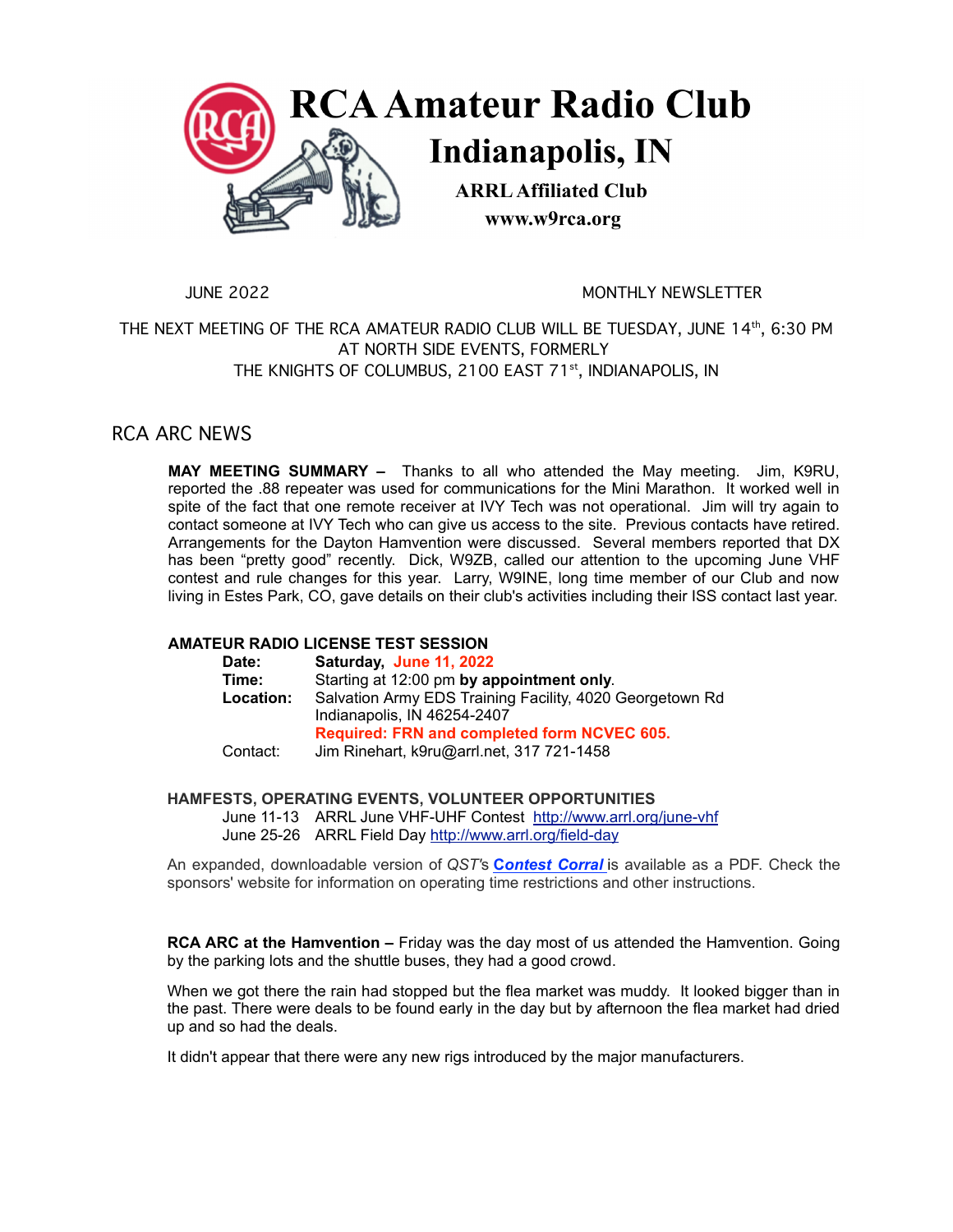We did get together in the track grandstands at noon for lunch as in the past. After the Hamvention we went to BJ's restaurant for dinner. --Jim K9RU

**INDY UNITED / RCA ARC Field Day Operation is June 25-26 –** The RCA ARC will be part of the Indy United ARC, W9SU Field Day operation again this year. This group is a combined club effort.

The RCA ARC will handle the 6 meter setup and operation. Most of the 6 meter operation will be digital FT8 and we could use a few more operators.

Operation will again be from the Victor Conservation Club, south of Mooresville and in the 3A class with two HF CW stations, one HF SSB station, a GOTA and a VHF (6 meter) station.

Setup will begin Friday at 1 PM with the goal of getting all the antennas up and station operational by Friday evening.

FD officially starts at 2 PM EDT Saturday and runs for 24 hours. There is will be food and drinks available Friday evening, Saturday and Sunday. Tent camping is allowed Friday and Saturday. – Jim K9RU

#### ARRL NEWS

#### **ARRL Indiana section manager spring election results**

The results of Indiana Section Manager (SM) elections were determined when the ballots were counted at ARRL Headquarters on Tuesday, May 24.

In Indiana, Bob Burns, AK9R, received 625 votes, and incumbent Section Manager Jimmy Merry, KC9RPX, received 344 votes. Burns, a resident of Brownsburg will begin his 2-year term on July 1. Merry, a resident of Ellettsville, has served as SM for the past 4 years.

#### **2022 ARRL Field Day is June 25-26**

ARRL Field Day is ham radio's open house. Every June, more than 40,000 hams throughout North America set up temporary transmitting stations in public places to demonstrate ham radio's science, skill and service to our communities and our nation. It combines public service, emergency preparedness, community outreach, and technical skills all in a single event. Field Day has been an annual event since 1933, and remains the most popular event in ham radio. Plan your participation now. Visit www.arrl.org/FieldDay for rules and resources.

### **ARRL EXPO and Hamvention® 2022 a Great Success**

By all accounts, the 2022 Dayton Hamvention<sup>®</sup>, which also served as the 70th reunion, was a great success. The official attendance at the 2022 Dayton Hamvention<sup>®</sup> was 31,367 visitors. General Chairman Rick Allnutt, WS8G, said although that was about 1,000 less than 2019, he considered it "not bad" for a pandemic recovery year. Hamvention was canceled in 2020 and 2021 because of the COVID-19 pandemic.

The 3-day run, May 20 - 22, at the Greene County Fairgrounds and Expo Center in Xenia, Ohio is estimated to brings over \$30 million dollars to the economy of the Dayton metropolitan region.

ARRL's large exhibit area, ARRL EXPO, included a steady flow of visitors who were treated to a variety of exhibits representing popular membership programs and services. More than a dozen booths were led by a team of 80+ program representatives and volunteers that included members of the ARRL staff, Board of Directors, and Field Organization.

Using the theme "Be Radio Active," ARRL also organized many Hamvention forums to encourage attendees to become more active and involved with amateur radio.

An ARRL Youth Outreach forum on Friday highlighted resources and ideas for attracting and developing young hams. ARRL Education and Learning Manager Steve Goodgame, K5ATA, led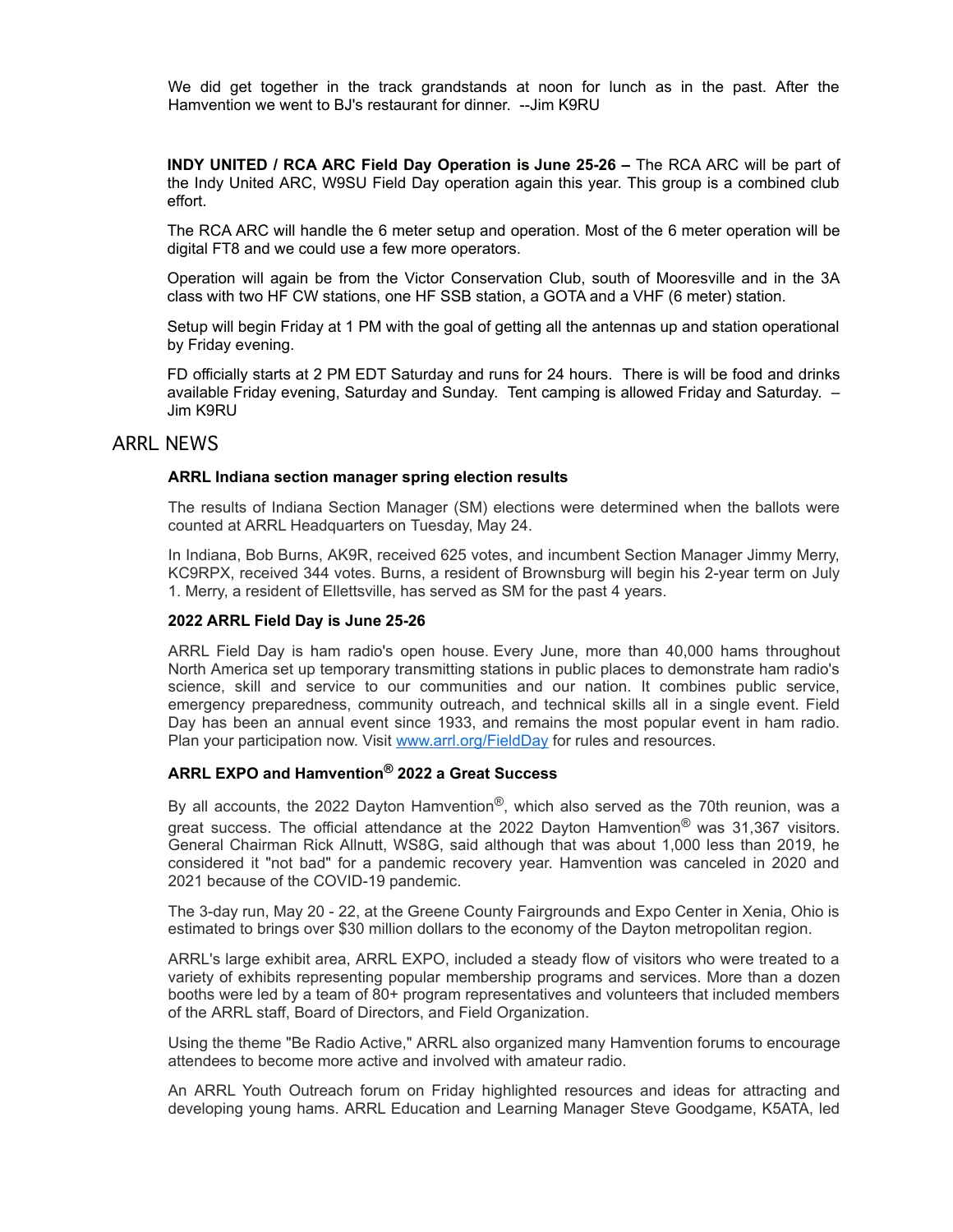the crowd of attendees through a highly interactive session discussing strategies, tools, and reasons for engaging youth. Centered around the theme of 'How and Why to Engage Youth in Amateur Radio," forum attendees participated in discussion groups and shared their findings throughout the forum. The entire presentation was recorded by Josh Nass, KI6NAZ, and can be viewed on his YouTube channel, Ham Radio Crash Course, at https://youtu.be/QZco6tElKBc.

Goodgame's participation also included exhibits for ARRL Education and Learning programs and the Teachers Institute. "Both booths were very busy during the entire convention," he said. "We made a concerted effort to draw-in not only ham radio instructors and others interested in our educational programs, but youth themselves." Young hams and prospective hams were surveyed by volunteer Cyndi Goodgame, K5CYN, about their experiences and interests with amateur radio, for the purpose of gaining insightful data to help drive future ARRL programming and outreach. "Attendees who were not licensed, or were seeking upgrades, were shown tools and techniques to help them prepare for their ham radio license exam," said Goodgame. "Some even returned to the booth after passing their exams!"

ARRL Teachers Institute Instructors Larry Kendall, K6NDL, and Wayne Greene, KB4DSF, demonstrated some activities that teachers who attend the professional development program are taught and take back to their classrooms. Adults and youth were given information on the program to take back to their schools, with the goal of continuing to grow the Teachers Institute. An October 2022 session of the Teachers Institute is planned.

An ARRL Membership Forum was held on Saturday afternoon and moderated by Great Lakes Division Director Dale Williams, WA8EFK. The forum included presentations on behalf of the ARRL Historical Committee presented by Midwest Vice Director David Propper, K2DP, and the Legislative Advocacy Committee, presented by West Gulf Division Director John Robert Stratton, N5AUS. The forum concluded with remarks from ARRL President Rick Roderick, K5UR, and ARRL CEO David Minster, NA2AA.

Addressing the membership forum, President Roderick recognized the important contribution of nearly 7,000 ARRL Field Organization volunteers across the country who contribute to strengthening ARRL and amateur radio, and serve their communities. Roderick also urged members to help grow our next generation of radio amateurs by recruiting and developing young hams.

A video of the forum is available on ARRL's YouTube channel. See more photos from Hamvention on the ARRL Facebook page. Read the full story on the ARRL website.

## 2022 CQ CONTEST HALL OF FAME INDUCTEES ANNOUNCED

*CQ Amateur Radio* magazine announced the induction of two new members to the CQ Contest Hall of Fame during a ceremony at the annual Dayton Contest Dinner on May 21. The Hall of Fame honors contesters who not only excel in personal performance, but who also give back to the hobby in outstanding ways.

#### The 2022 inductees are:

David Pascoe, KM3T, a highly accomplished multioperator and single-operator contester who has achieved many championships and record scores. He is also responsible for much of the "back room" infrastructure behind the administration of many major contests. David is a pioneer in live contest audio streaming and is a volunteer pilot for two organizations that provide free medicalrelated air travel.

Craig Thompson, K9CT, a world-class contester and promoter of youth in contesting. He developed the North American Collegiate Championship (NACC) program, in which college amateur radio clubs compete against each other in the context of the larger competition - the North American QSO Party. Craig is also involved in several amateur radio organizations and is currently chairman of the ARRL Contest Advisory Committee.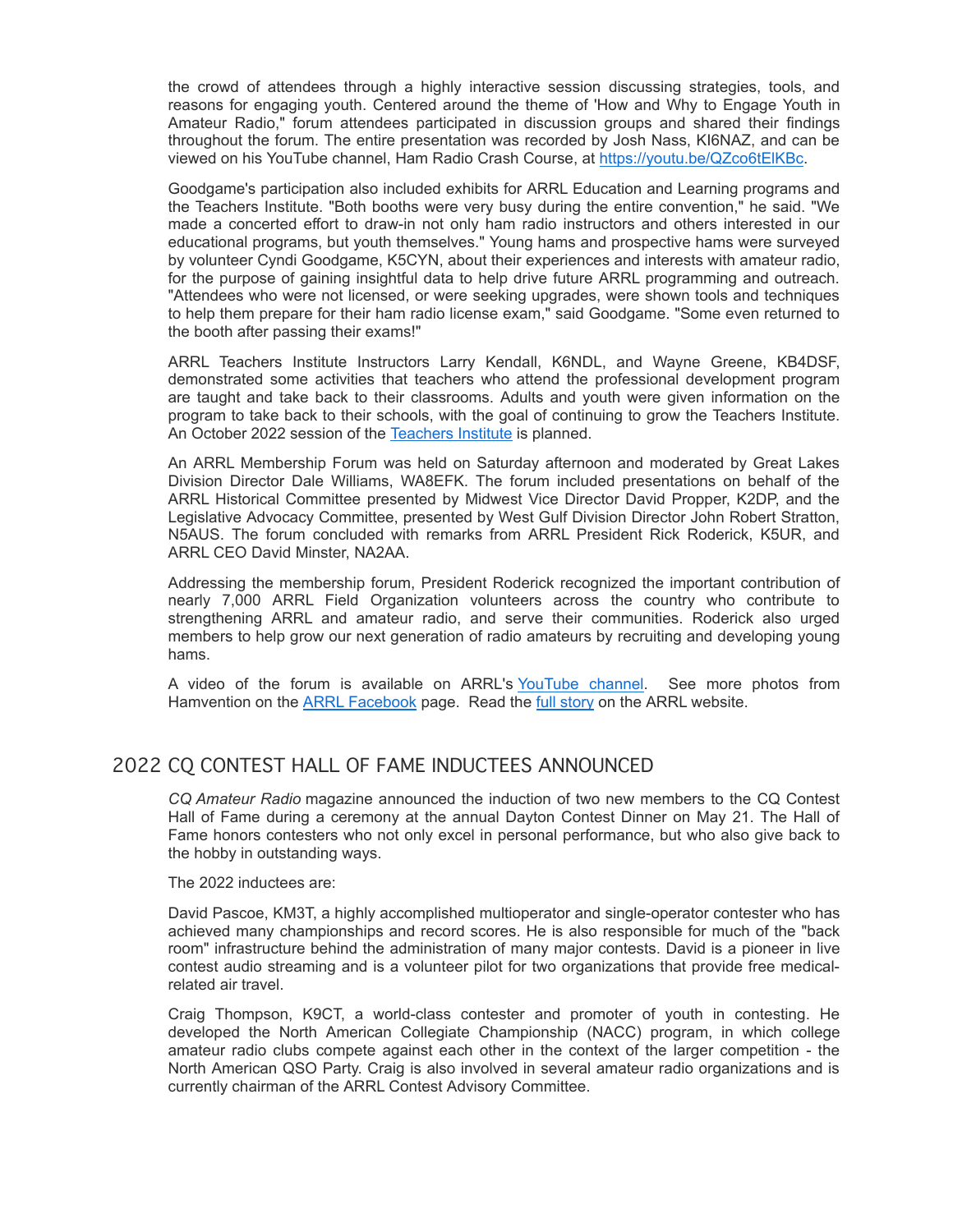The CQ Contest Hall of Fame was established in 1986 to recognize amateurs who have made major contributions to the art of radio contesting.

-*Thanks to Southgate Amateur Radio News*

## 2022 YOUTH ON THE AIR (YOTA) CAMP IS JUNE 12 - 17

The 2022 Youth on the Air (YOTA) Camp will be on the air and streaming online. The campers will be operating special event station W8Y from the National Voice of America (VOA) Museum of Broadcasting in West Chester Township, Ohio, as well as from their hotel. Activation of W8Y will begin on the evening of Sunday, June 12, and conclude at 1 PM EDT on Friday, June 17. Campers will operate the station as they finish projects, between camp sessions, and during their free time.

In addition, dedicated HF station operating times will be on Monday, June 13, from 2 - 11 PM EDT. Dedicated satellite station operating times will be on Thursday, June 16, and Friday, June 17, from 10 AM - 1 PM EDT. Earth-moon-Earth (EME) will be in operation on Tuesday, June 14, and Monday, June 13, from 9 to 11 PM EDT.

The opening and closing ceremonies will be streamed live on the Youth on the Air YouTube channel. The opening ceremony will take place on Sunday, June 12, from 4 PM EDT - 6:30 PM EDT and will feature keynote speaker Dr. Nathaniel Frissell, W2NAF, the founder of Ham Radio Science Citizen Investigation (HamSCI). The closing ceremony is on Friday, June 17, from 1 PM - 2 PM EDT. The YOTA YouTube channel will also feature a daily video that will spotlight the activities of the previous day.

For details about the 2022 YOTA Summer Camp, download the brochure from the YOTA web page, at www.youthontheair.org.

For additional information, contact Camp Director Neil Rapp, WB9VPG, at director@youthontheair.org.

# **ARRL KIDS DAY** IS ON SATURDAY, JUNE 18, AND WILL RUN FROM 1800 UTC THROUGH 2359 UTC.

It's the perfect opportunity to introduce youngsters to the excitement of amateur radio. The exchange is the participant's name, age, location, and favorite color. Sponsored by the Boring, (Oregon) Amateur Radio Club, Kids Day is held every year on the first Saturday in January and the third Saturday in June. More information is available at **www.arrl.org/kids-day**.

# NEW MULTIOPERATOR CATEGORY AND YOUTH OVERLAY ADDED TO IARU HF WORLD CHAMPIONSHIP

A new Multioperator, Two Transmitter Category has been added to the 2022 IARU HF World Championship, which occurs during the second weekend in July (July 9 - 10, 2022). The rules for the new category mirror those of the 2022 World Radiosport Team Championship (WRTC) event, which was postponed this year and rescheduled for 2023.

The new category was added to provide a real-world practice event for those teams competing in the WRTC event. Complete rules are available at **www.arrl.org/iaru-hf-world-championship**.

In addition, a Youth overlay has been added to the Single Operator categories in the event for those participants who are aged 25 and younger.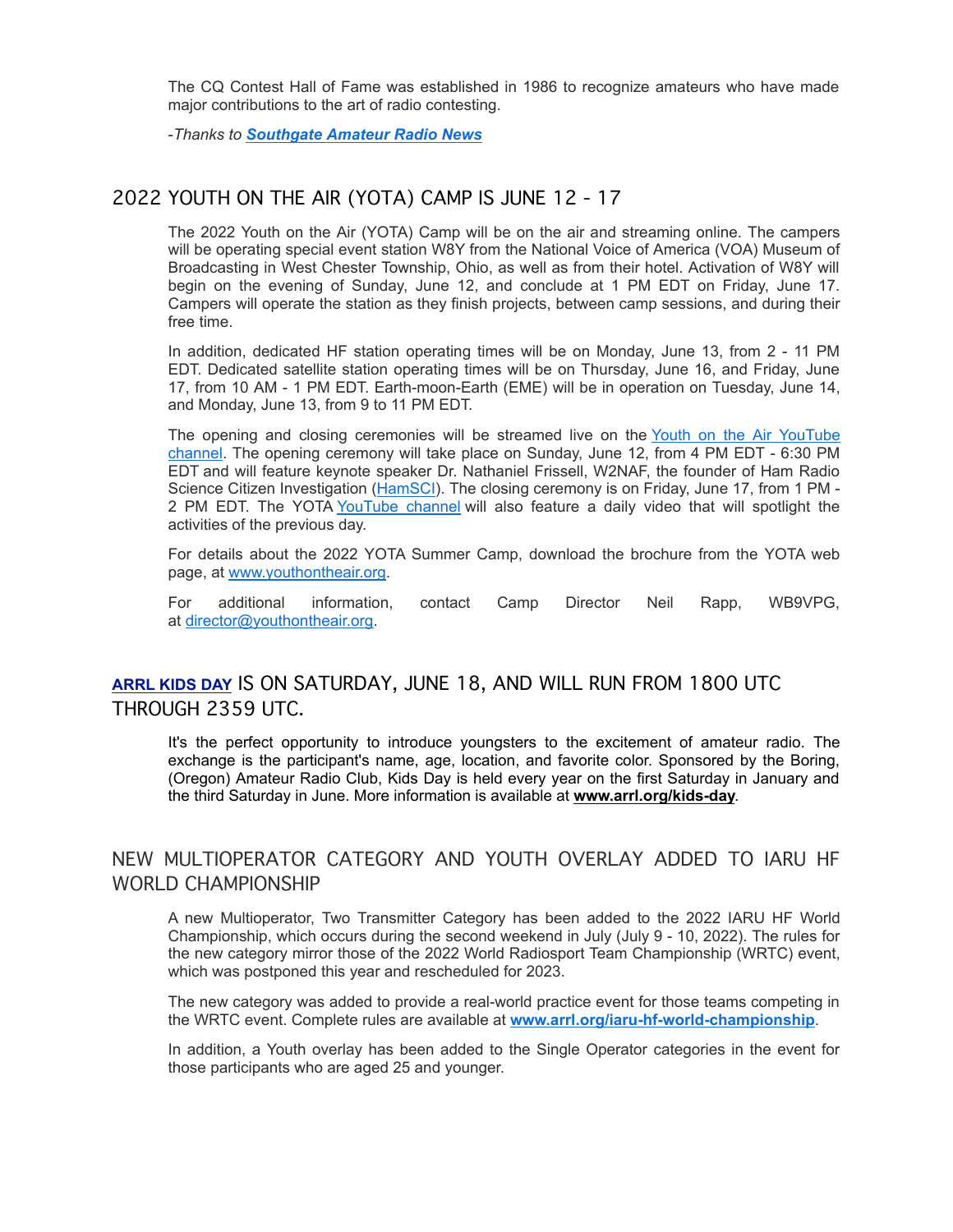## 3Y0J BOUVET ISLAND DXPEDITION NEWS

[Editor's note] Progress reports on the DXpedition to Bouvet Is., scheduled for Jan, 2023, are frequently published in the Ohio/Penn DX Bulletin by Tedd Mirgliotta, KB8NW. Here's the most recent. ]

(Press Release, date June 3rd).[edited]

In late April we successfully conducted a 4-day vessel inspection in Brazil that ended with a very good result. The inspection was carried out by a 3rd party vessel inspector and covered more than 105 checkpoints. The vessel inspection focused on safety equipment, instruments, navigation, engines/machinery, deck, tenders, fuel&fluids, interior, and exterior. Marama is in very good condition and hence the overall feedback is positive. The vessel went through significant upgrades with regards to machinery and engines in 2021 and has since been tested for years, most lately during the previous Antarctica season. The inspection file resulted in a punch list of only a few minor items to be followed up, no major findings during the 4-day inspection.

The team is currently working on the final preparations for packing the container scheduled to be shipped from Oslo in early September. Preparing the packing and shipping the container is extremely time consuming and requires a focus on details as our more than 2 years of work now is being materialized into packing lists and labeling the equipment. Today we have finally decided our container will be shipped to Port Stanley, Falkland Island. In Port Stanley a local team of ham radio operators will assist us in receiving the container, conduct a container inspection and make sure all is OK before the team arrive in early January. To Bouvet the team will bring with us 6500 kg of equipment, which includes several tons of fuel and food. Our contract allows for 22 days on the island, but we have food for 30 days and a plan for rationing should we have to stay beyond 22 days.

At this stage all the operators have already paid their full deposit of their individual 20,000 USDs operator fee. This is your insurance that we will do whatever we can to make this DXpedition a success. In a few weeks we will pay our 2nd vessel deposit to Marama. Ultimately this represents a huge undertaking for us financially as well a commitment to go to Bouvet and activate the rare #2 DXCC Bouvet island. With all the preparation and planning over the course of the last two years you can rely on our commitment and our determination to go onshore Bouvet in a zodiac 7 months from now.

Going to Bouvet would simply not be possibly without the support from the vendors, clubs, foundations, and individual sponsors. June 1st, we completed our budget update, and this shows we're still missing roughly 100,000 USDs out of our 690,000 USDs budget to be able to go to Bouvet. As we now prepare for the next vessel deposit, we need your support to close the gap. Please consider supporting us by donating upfront. You can follow our plans from our website and the 3Y0J Facebook pages:

http://www.3y0j.no https://www.facebook.com/groups/3093983840726129

## SHORTS

**The official attendance at the 2022 Dayton Hamvention® was 31,367 visitors.** General Chairman Rick Allnutt, WS8G, said although that was about 1,000 less than 2019, he considered it "not bad" for a pandemic recovery year. Hamvention was canceled in 2020 and 2021 because of the COVID-19 pandemic.

**Orlando HamCation Returns But Covid Still Affects Attendance** – Chairman says lower numbers reflect continued reluctance by many to fly or be in large crowds.

**Vibroplex Buys Expert Linears America** – Telegraph key manufacturer now the exclusive U.S. distributor and service center for SPE Expert linear amplifiers.

**Significant Ham Radio Presence Planned for Chinese Space Station –** Payload set for launch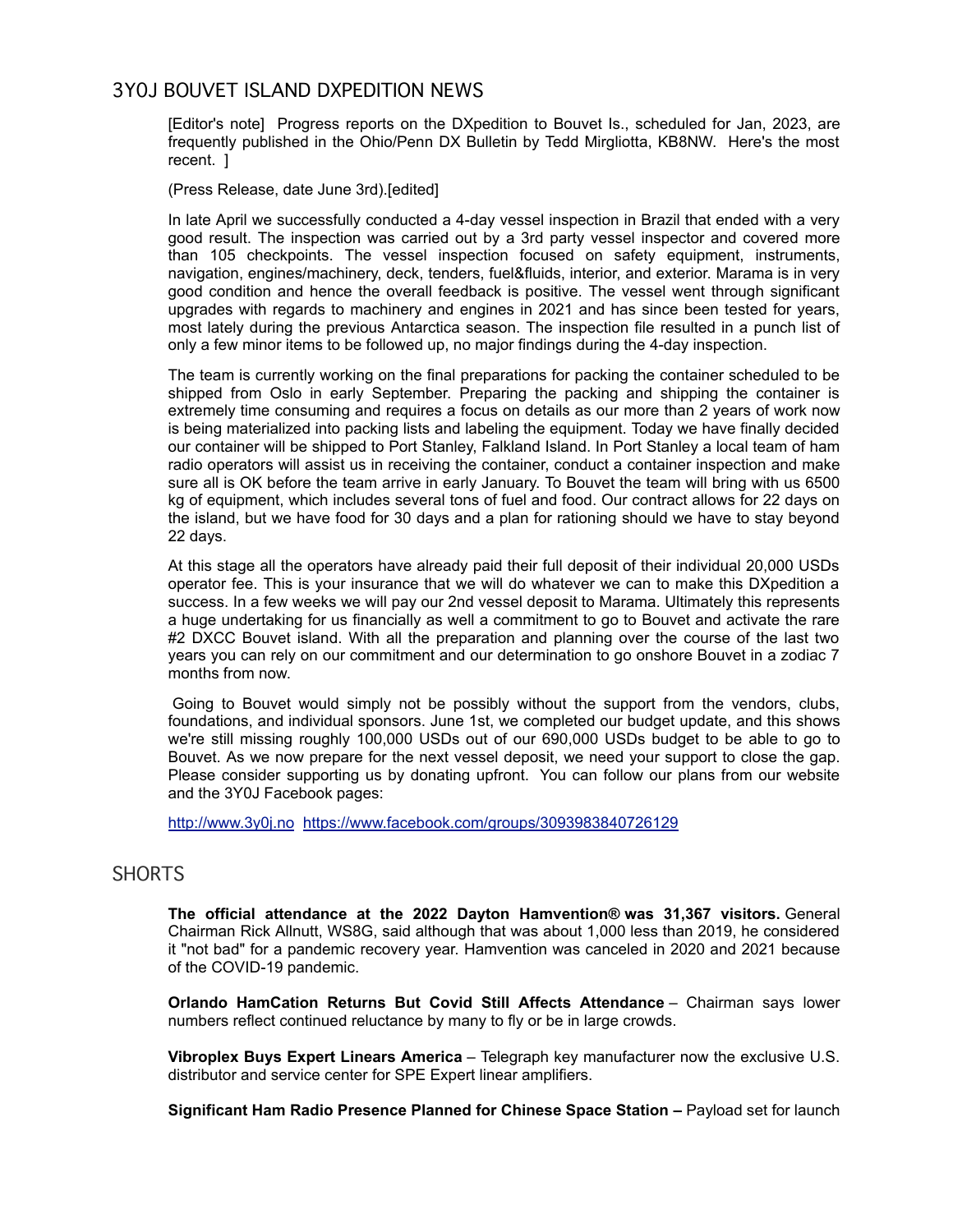later this year to include FM and packet repeaters, equipment for crew voice contacts and SSTV/ digital images.

**U.S. Military (Again) Re-Discovers HF – Defense Department looking at HF radio as backup system for fleets in Pacific and Indian Oceans.**

**Power By Radio?** - U.S. Naval Research Laboratory says it has successfully used the 10-GHz band to transfer 1.6 kilowatts of electric power one kilometer.

**Presentations from 2022 Contest University are Now Available** Select sessions from 2022 Contest University were live streamed by DX Engineering via YouTube and Facebook. Those who missed the live streams can view the presentations at **www.youtube.com/watch? v=drZCwoVzUqE&t=22047s**. Presenters shown in the video include Frank Donovan, W3LPL; Tim Coker, N6WIN; Ward Silver, N0AX, and Bob Sherwood, NC0B. Thanks to Tim Duffy, K3LR; Icom America, and DX Engineering for providing the video of the event.

**A Bit of History** – Recently, in trying to find some historical information, I did a Google search which, among other things came up with a link to the March ,1941, issue of *Proceedings of the IRE*. For those of you too young to remember, the IRE was the "Institute of Radio Engineers." In the 1960s, the IRE merged with the "American Institute of Electrical Engineers," (AIEE) to become the current organization, IEEE. *The Radio Amateur's Handbook* ad ran in 1941. --Jim AF9A

**Books** 

## The Radio Amateur's Handbook, Eighteenth (1941) Edition, by the Headquarters staff of the A.R.R.L.

Published by the American Radio Relay League, Inc., West Hartford, Conn. 552 pages, including 8-page topical index and 96-page catalog section of amateur radio equipment. J Approximately 830 illustrations and 90 charts and tables.  $6\frac{1}{2} \times 9\frac{1}{3}$ inches. Price, paper bound, \$1.00 in continental U.S.A., \$1.50 elsewhere; buckram bound, \$2.50. Spanish edition, \$1.50.

The Handbook deals particularly well with the three major constituents of a radio station, the receiver, the transmitter. and the antenna system. Considerable space is devoted to each, giving design factors and construction details for numerous practical examples. A tabulation of characteristics and miscellaneous data relative to over 600 types of vacuum tubes is included.

Other sections cover briefly such subjects as fundamental principles, regulations, station operations, workshop practices, League activities, etc.

The quality and format of publication is good and the Handbook should prove useful to anyone interested in amateur radio. H.O. PETERSON

R.C.A. Communications, Inc. New York, N.Y.